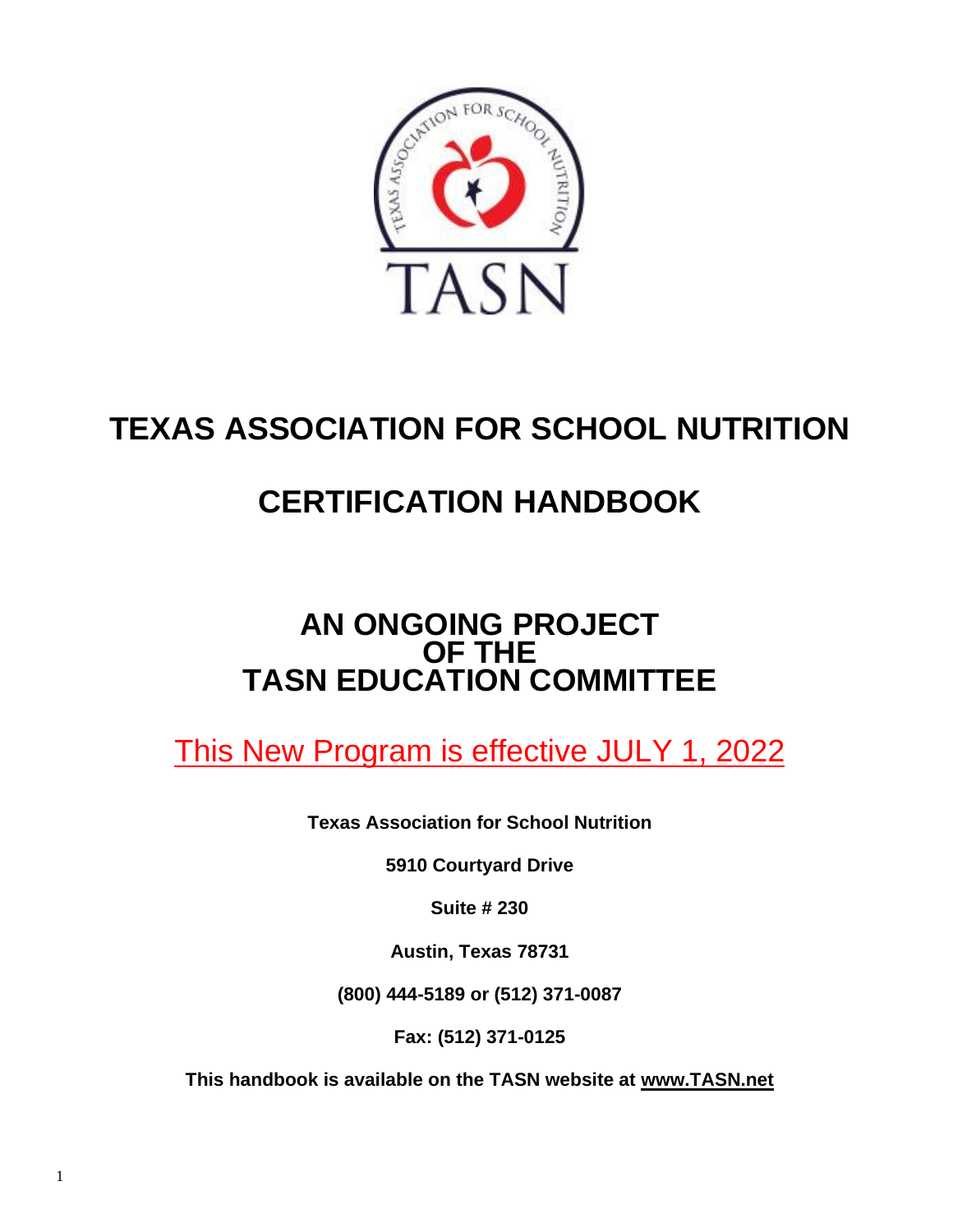## **FOREWORD**

The Certification Handbook is designed to provide information to association members, school districts, interested agencies, and individuals in regard to training programs, courses of study, and certification developed and implemented by the Texas Association for School Nutrition.

## **ACKNOWLEDGEMENTS**

The Texas Association for School Nutrition Education Committee & Sub-Committee is grateful to the individuals and groups of people across the state for their assistance in promoting professionalism and growth in the career of school foodservice. The long-term project of developing a quality educational program is the result of the dedication and involvement of the TASN members, officers, committees, retirees, colleges, and instructors, Texas Education Agency, Texas Department of Agriculture, Region Education Service Centers, and local school districts.

## **MISSION STATEMENT**

The mission of the Texas Association for School Nutrition Education Committee is to provide a quality education program with timely training for the purpose of continuous improvement of the Child Nutrition Program.

## **GOALS**

- To improve competency in job performance as evidenced by excellence in school nutrition programs.
- To provide a means of recognition by peers and other professionals for all levels of employees in school nutrition.
- To promote the building of pride and self-esteem by involvement in the TASN training program.
- To establish a recognized career ladder system for the advancement of school foodservice personnel.
- To educate membership about the educational opportunities offered by the School Nutrition Association (TASN).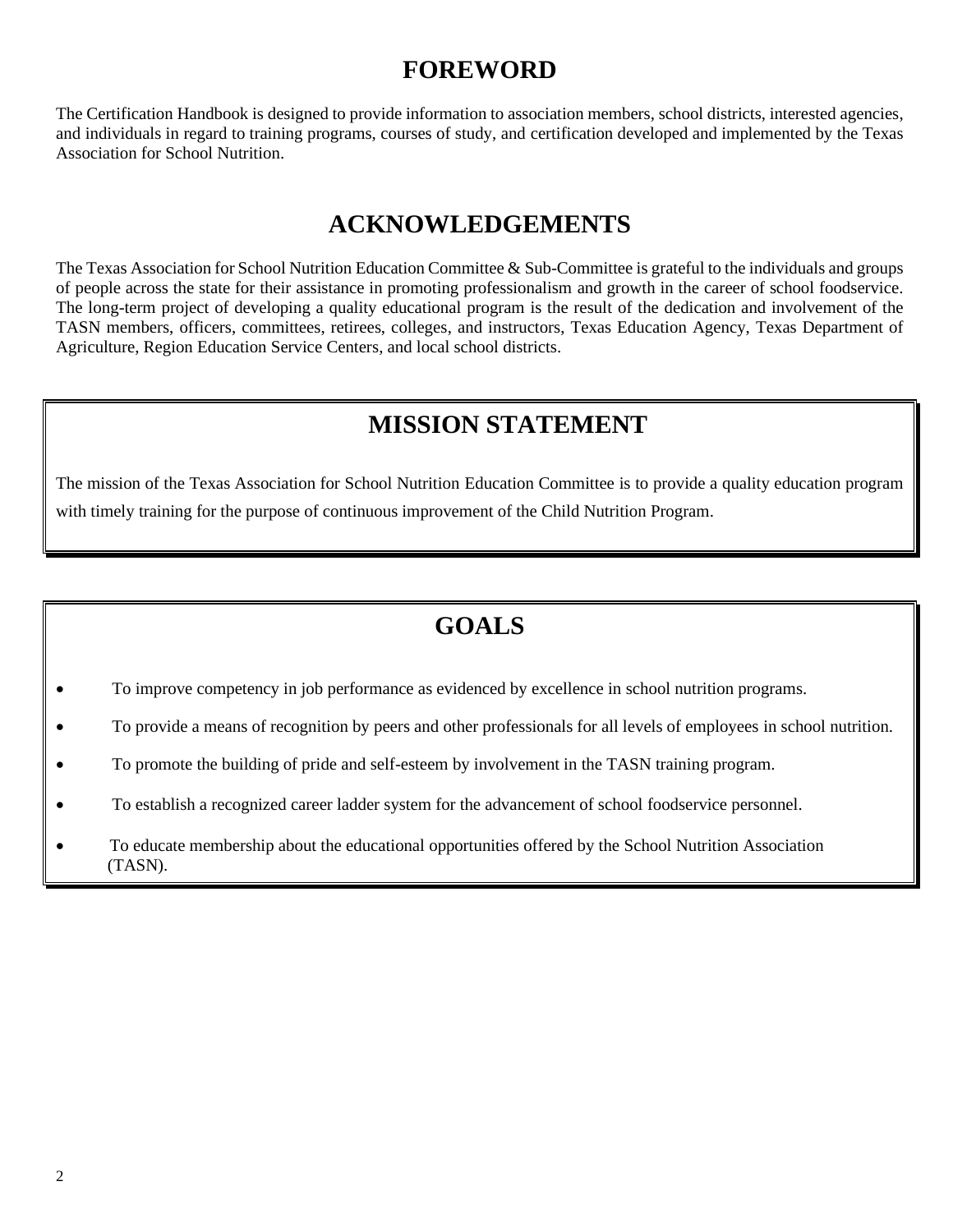## **CERTIFICATION PROGRAM GUIDELINES**

Earning a Level 1, Level 2, Level 3, Level 4, or Level 5 TASN Certification in School Nutrition shows your dedication to your profession by enhancing knowledge and skills necessary for school foodservice and empowering our members to lead and efficiently operate school nutrition programs. TASN's Certification Program is based on the standards of practice in the four key areas of USDA Professional Standards.

TASN members are also encouraged to participate in the School Nutrition Association Certification program. As an affiliate of the School Nutrition Association (SNA), we are aligned closely with their certification program. With careful course selection, members can become both TASN and SNA certified at the same time.

The program progresses from basic skills and minimum experience to managerial and administrative responsibilities. The individual may select education courses that will enhance their job skills and knowledge.

There are FIVE steps to earning your TASN Certification.

#### **1. TASN Membership**

Active membership is a requirement for certification. If membership dues are not received thirty (30) days after the expiration date, the member shall automatically forfeit membership, certifications, and all other rights and privileges.

#### 2. **Work experience**

Each level has specified how many years of experience in school foodservice is needed to obtain that certification. Determine if you have met all the required experience needed for the level you are applying.

#### 3. **Education Hours**

Each level specifies how many hours are needed from each Key Area that must be obtained. Courses must be TASN approved and directly related to the school foodservice field. Determine if you have met all the training hours for the Certification level that you are applying for.

#### **4. Documentation and Payment**

You must submit ALL proof of training documents along with the completed application, course completion grid, and fee to TASN. TIP: You should ALWAYS keep a copy of all application documentation sent into TASN. Please allow 2 -3 weeks for your application to be processed.

#### **5. You are CERTIFIED!!**

TASN will send you a verification letter and certificate to confirm you have earned your TASN certification. Your TASN certification is valid for one year from month of approval.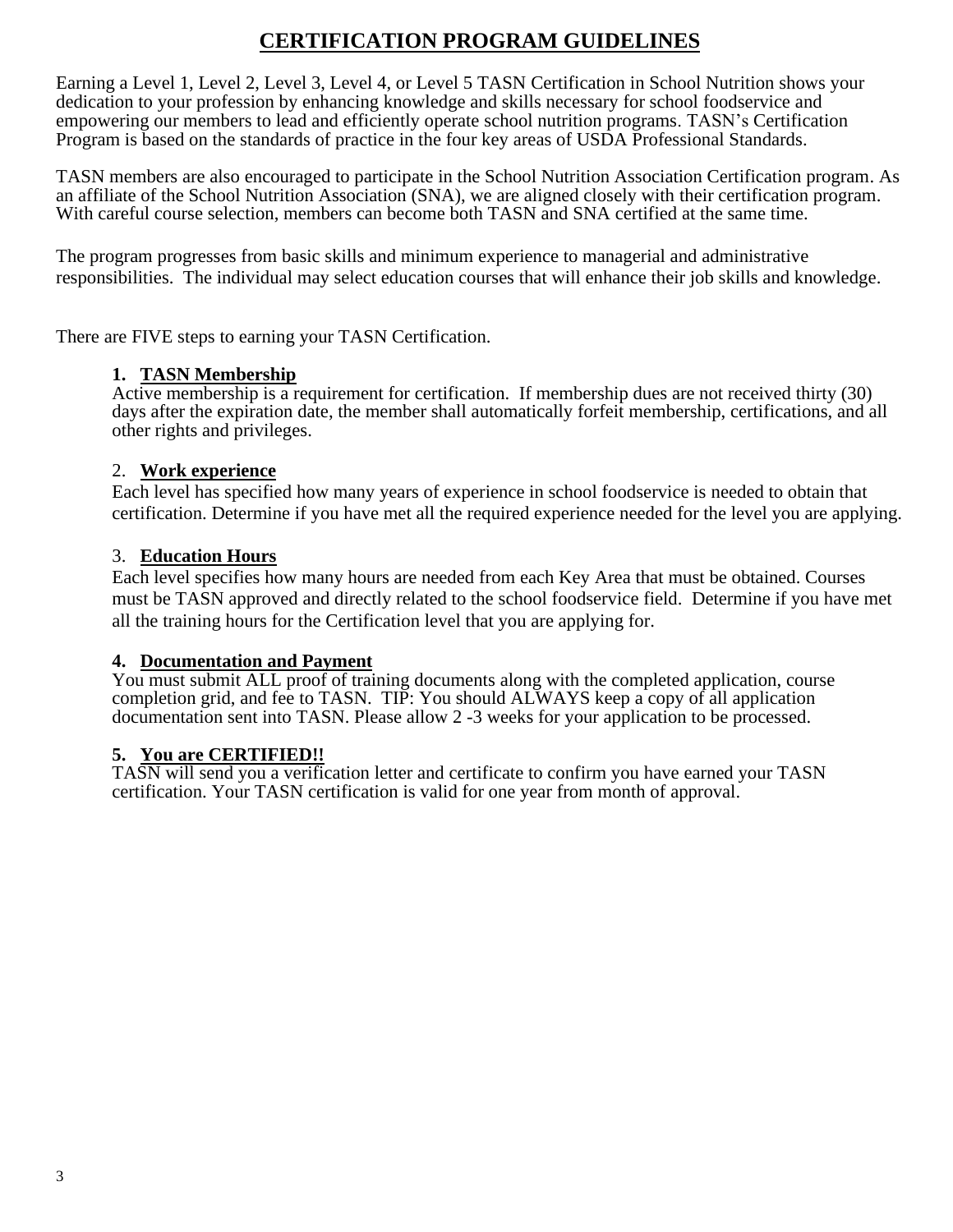## **Levels of Certification (Effective July 1, 2022) Cost is \$ 20 per Level.**

# **LEVEL 1**

#### **Initial LEVEL 1 Application Requirements:**

1-year experience and 16 continuing education hours in these **required** courses:

4 Hours in Safety

4 Hours in Sanitation

4 Hours in Customer Service

4 Hours in Recognizing Reimbursable meals

CEUs must be categorized by required courses listed above

- CEUs CANNOT date back further than five (5) years from the date you apply.
- College credits have no expiration. (see page 7 for college credit details)

LEVEL 1 Application Fee: \$20

#### **Annual Renewal Requirements:**

6 hours annually Required annual training hours may be in one or all key areas. CEUs for renewal must date within the one year of renewal. Level 1 Annual Renewal Fee: \$10

# **LEVEL 2**

#### **Initial and Upgrade LEVEL 2 Application Requirements:**

1-year experience and 40 continuing education hours in these USDA Key Areas:

Key Area 1 Nutrition– 10 Hrs

Key Area 2 Operations– 10 Hrs

Key Area 3 Administration– 10 Hrs

Key Area 4 Communications and Marketing– 10 Hrs

- CEUs must be categorized by Key Area based on the USDA Professional Standards.
- CEUs CANNOT date back further than five (5) years from the date you apply.
- College credits have no expiration. (see page 7 for college credit details)

LEVEL 2 Application Fee: \$20

#### **Annual Renewal Requirements**:

6 hours annually Required annual training hours may be in one or all key areas. CEUs for renewal must date within the one year of renewal. Level 2 Annual Renewal Fee: \$10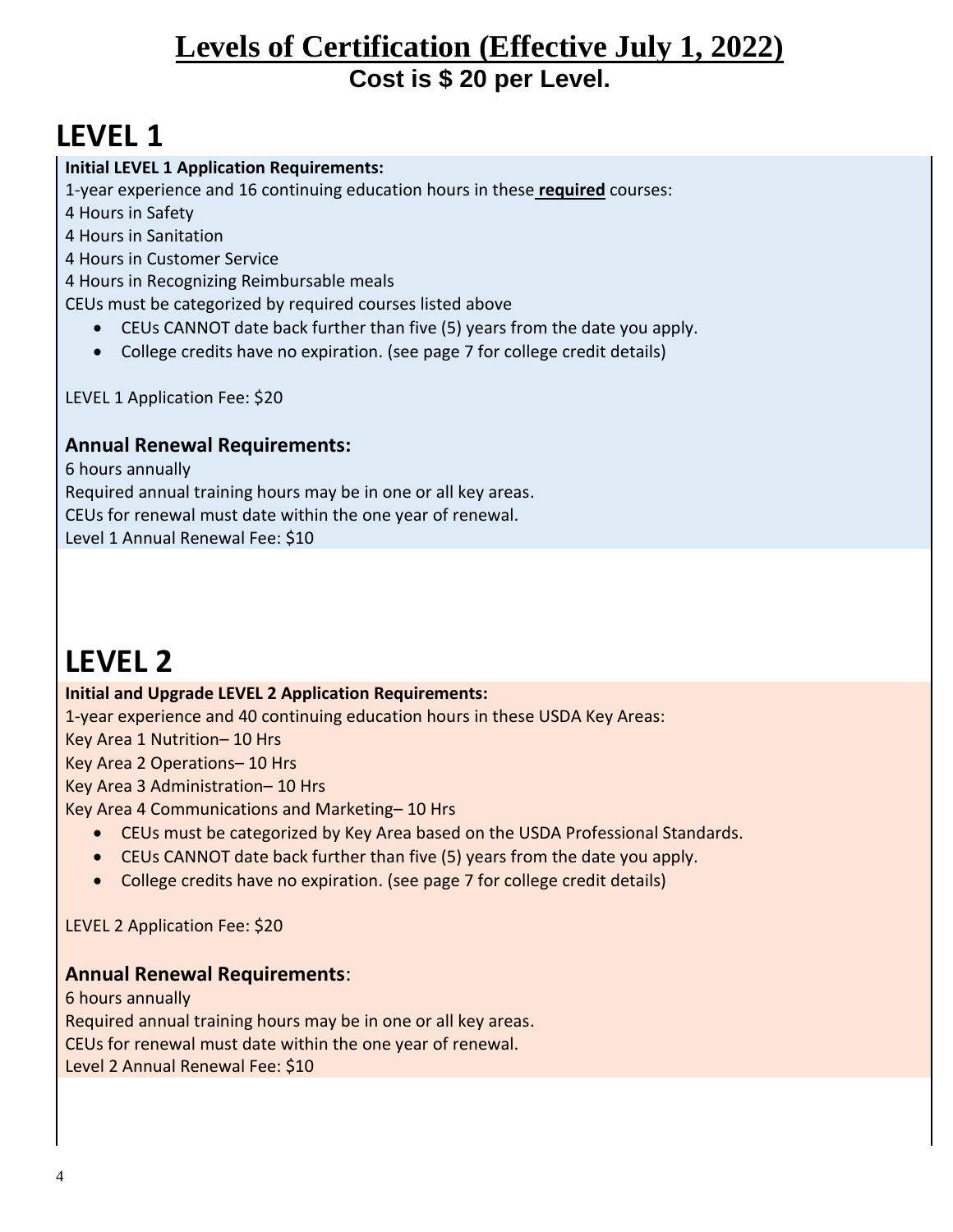# **LEVEL 3**

#### **Initial and Upgrade LEVEL 3 Application Requirements:**

2 years' experience and 50 continuing education hours in these USDA Key Areas:

Key Area 1 Nutrition– 10 Hrs

Key Area 2 Operations– 10 Hrs

Key Area 3 Administration– 10 Hrs

Key Area 4 Communications and Marketing– 10 Hrs

General – 10 Hrs in any Key Area

- CEUs must be categorized by Key Area based on the USDA Professional Standards.
- CEUs CANNOT date back further than five (5) years from the date you apply.
- College credits have no expiration. (see page 7 for college credit details)

LEVEL 3 Application Fee: -\$20

#### **Annual Renewal Requirements:**

12 hours annually Required annual training hours may be in one or all key areas. CEUs for renewal must date within the one year of renewal. Level 3 Annual Renewal Fee: \$10

# **LEVEL 4**

#### **Initial LEVEL 4 Application Requirements:**

2 years' experience and 60 continuing education hours in these USDA Key Areas:

Key Area 1 Nutrition– 12 Hrs

Key Area 2 Operations– 12 Hrs

Key Area 3 Administration– 12 Hrs

Key Area 4 Communications and Marketing – 12 Hrs

General – 12 Hrs in any key area

**OR**

2 years' school foodservice experience and completion of the TASN Managers Academy (32 hours) with 75% score on the exit exam. (See Manager Academy details on page 5)

- CEUs must be categorized by Key Area based on the USDA Professional Standards.
- CEUs CANNOT date back further than five (5) years from the date you apply.
- College credits have no expiration. (see page 7 for college credit details)

LEVEL 4 Application Fee: \$20

#### **Annual Renewal Requirements:**

12 hours annually Required annual training hours may be in one or all key areas. CEUs for renewal must date within the one year of renewal. Level 3 Annual Renewal Fee: \$10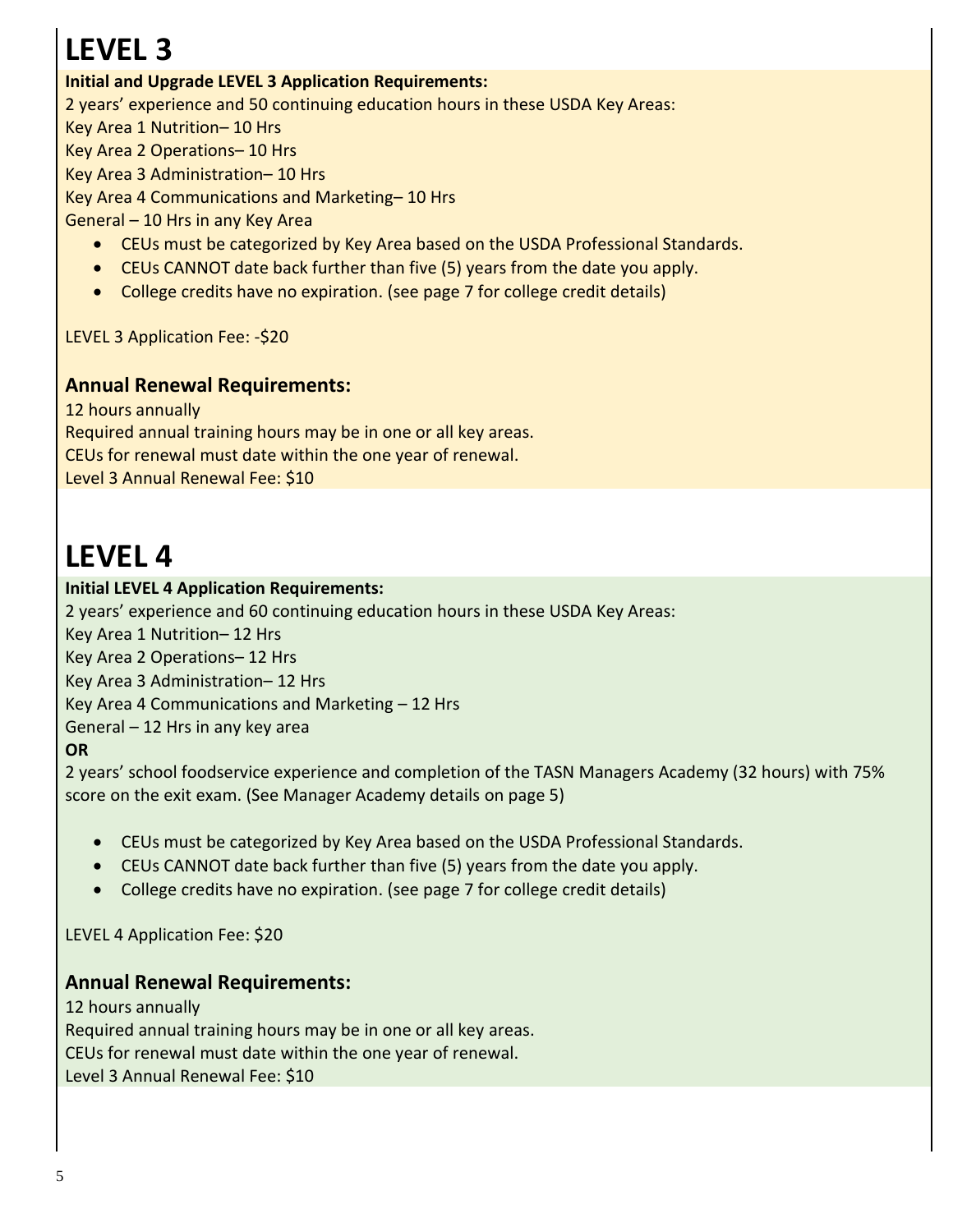# **LEVEL 5**

#### **Initial and Upgrade LEVEL 5 Application Requirements:**

**Level 5** – 3 years' experience and 75 continuing education hours in these USDA Key Areas:

Key Area 1 Nutrition– 15 Hrs

Key Area 2 Operations– 15 Hrs

Key Area 3 Administration– 15 Hrs

Key Area 4 Communications and Marketing– 15 Hrs

General – 15 Hrs in any key area

### **OR**

3 years school foodservice experience and completion of the TASN Administrative Academy with at least a 75% score on the exit exam. (See Administrative Academy details on page 5)

#### **OR**

2 years foodservice experience with an unofficial transcript of an Associate's Degree and completion of the TASN Administrative Academy with at least a 75% score on the exit exam. (See Administrative Academy details on page 5)

#### **OR**

Bachelor's Degree related to nutrition, dietetics, foodservice, foodservice management, business management or directly related field will count towards certification.

- CEUs must be categorized by Key Area based on the USDA Professional Standards.
- CEUs CANNOT date back further than five (5) years from the date you apply.
- College credits have no expiration. (see page 7 for college credit details)

LEVEL 5 Application Fee: \$20

#### **Annual Renewal Requirements:**

12 hours annually Required annual training hours may be in one or all key areas. CEUs for renewal must date within the one year of renewal. Level 5 Annual Renewal Fee: \$10

### **Continuing Education Information**

The purpose of CEUs (Continuing Education Units) is to provide job-related professional development and growth experiences. **Annual** training (earning CEUs) is a requirement for both USDA Professional Standards and maintaining your Certification in TASN.

TASN encourages you to engage in 1 hour trainings, whenever possible, to earn CEUs and initial hours for the Certification Program. TASN also understands the challenges many school nutrition professionals are faced with when seeking appropriate training.

- 1 Continuing Education Unit (CEU) = 1 hour of training for Professional Standards
- CEUs must be a minimum of one hour in length.
- Two 30-minute trainings within the same subtopic code, within the same year will be accepted as one CEU.
- Four 15-minute trainings within the same subtopic code, within the same year will be accepted as one CEU.
- Subtopic codes can be found in the USDA Professional Standards Learning Objectives, or the TASN website. Refer to examples below on calculating short trainings using USDA subtopic codes.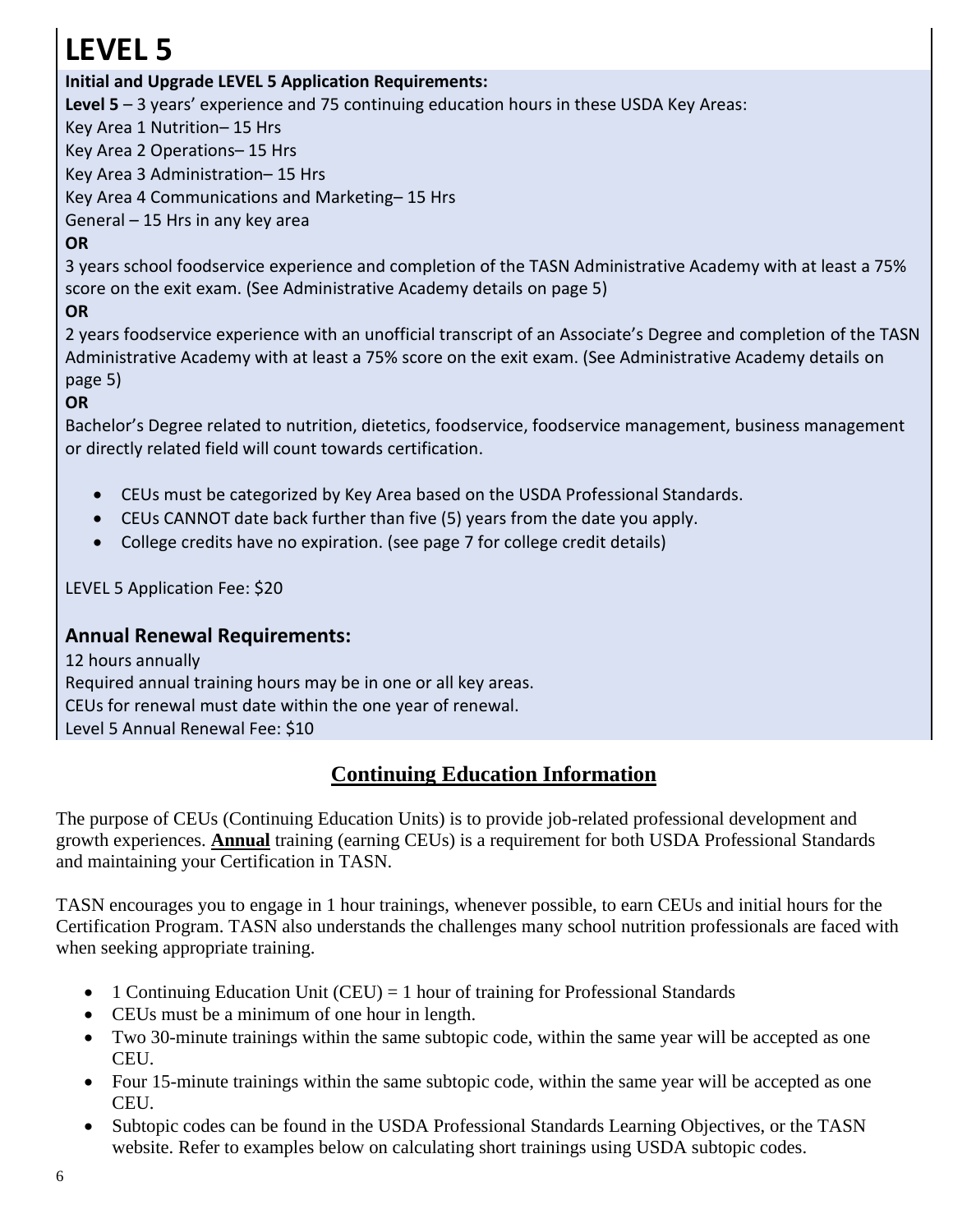| <u>Caicanthal CDCC Chambiol</u> |        |           |              |                                                                  |
|---------------------------------|--------|-----------|--------------|------------------------------------------------------------------|
| <b>Training</b>                 |        | Key       | Key          |                                                                  |
| Example                         | Length | Area      | <b>Topic</b> | <b>Sub Topic</b>                                                 |
| Menu Planning                   | 30 Min |           | $1100 -$     | 1120 - Plan cycle menus that meet all rules. Consider cost,      |
|                                 |        | $1000 -$  | Menu         | equipment, foods available, storage, staffing, student's tastes, |
| <b>Serving Meals</b>            | 30Min  | Nutrition | Planning     | and promotional events.                                          |
|                                 |        |           |              | Accepted as 1 credit hour as both classes have same USDA         |

*1 Hour*

*Accepted as 1 credit hour as both classes have same USDA subtopic*

#### **Calculating CEUs example, 15 minute trainings**

**Calculating CEUs example, 30 minute trainings**

| <b>Training</b>      |        | Key              | Key          |                                                                  |
|----------------------|--------|------------------|--------------|------------------------------------------------------------------|
| <b>Example</b>       | Length | Area             | <b>Topic</b> | <b>Sub Topic</b>                                                 |
| <b>Menu Planning</b> | 15 Min |                  |              |                                                                  |
| <b>Serving Meals</b> | 15 Min |                  | $1100 -$     | 1120 - Plan cycle menus that meet all rules. Consider cost,      |
| <b>Cycle Menus:</b>  |        | $1000 -$         | Menu         | equipment, foods available, storage, staffing, student's tastes, |
| Beginner             | 15 Min | <b>Nutrition</b> | Planning     | and promotional events.                                          |
| Cycle Menus:         |        |                  |              |                                                                  |
| <b>Best Practice</b> | 15 Min |                  |              |                                                                  |
|                      |        |                  |              | Accountable at available we hath classes house square UCDA.      |

*1 Hour*

*Accepted as 1 credit hour as both classes have same USDA subtopic*

- CEUs CANNOT date back further than five (5) years from the date you apply.
- Initial hour requirements can also be met by using college credits.
- Multiple certificates for the same course will not be accepted.
- Renewal CEUs must be completed during the certification renewal year.

### **College Credit Courses**

A college transcript is a permanent record; therefore, these credit hours never expire. They may be used as initial certification credit at any time. They may be used for renewal, however, only if taken during the annual renewal period.

College courses that are part of a degree plan that is related to nutrition, dietetics, foodservice, foodservice management, business management, or directly related field will count towards certification. Each 4 semester hours of college credit in a foodservice related field is equivalent to 16 hours of TASN Certification credit.

### **TASN Managers Academy**

*\** It is preferred that any member attending Managers Academy has a food handler's Certification.

TASN offers a Managers Academy Program which allows participants to achieve TASN Level 4 certification. To attend the Managers Academy a member must be an active TASN member and submit a letter of recommendation from the district supervisor or director. Successful completion of Managers Academy is full and complete attendance and a 75% or higher on the exit exam. After successful completion of the Managers academy and 3 years school foodservice experience, the member may submit a TASN certification application, with a copy of the TASN Managers Academy Certification and appropriate payment.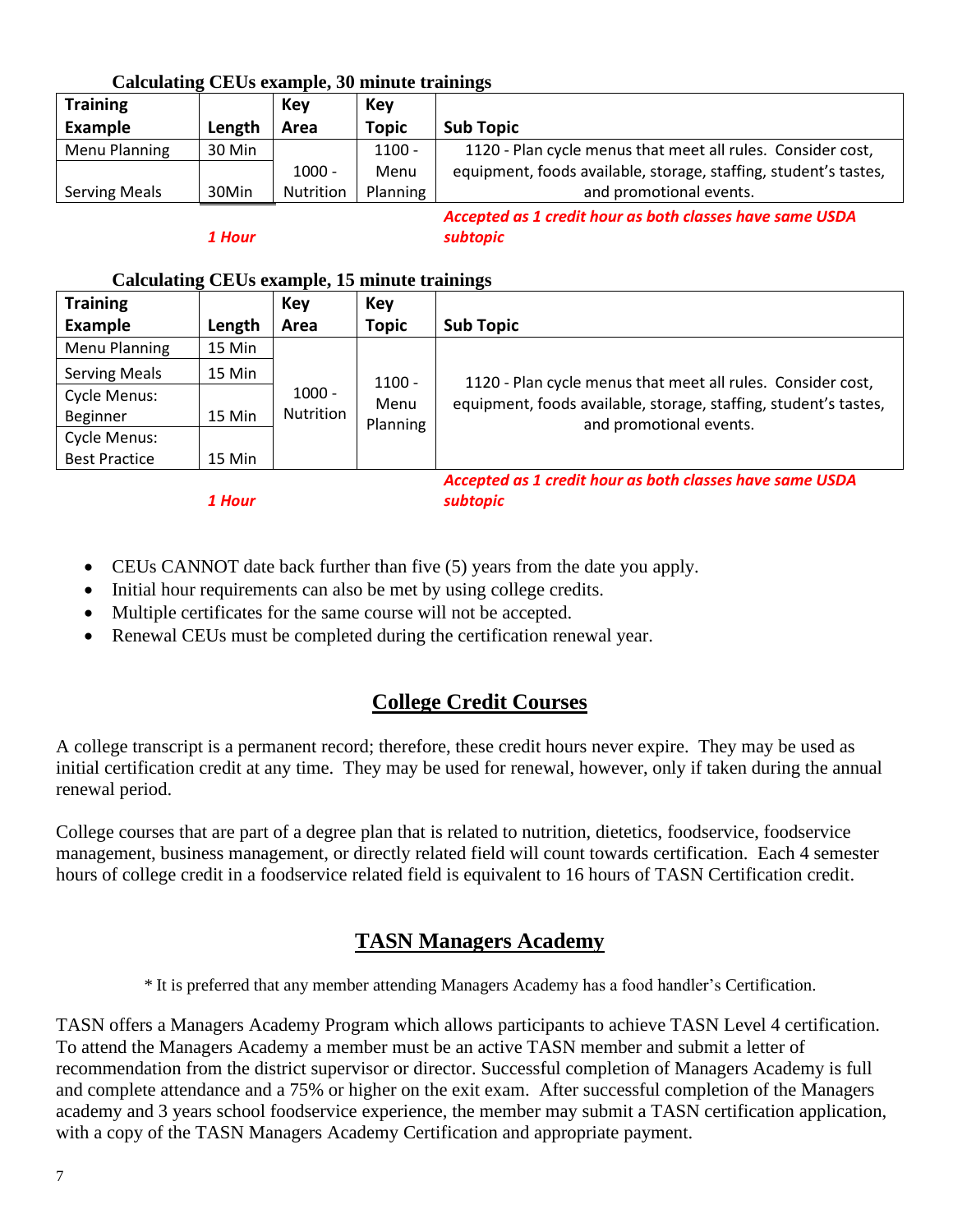TASN Managers Academy is offered semi-annually at Board Meetings and as requested and approved during the summer. Effective July 2021, the TASN Board voted and approved that TASN will accept the Region 4 Managers Academy starting with the 2019-2020 Managers Academy. No other ESC "Manager" Academies will be accepted for the certification credit at Level 4.

### **TASN Administrative Academy**

In addition to the Managers Academy, TASN offers an Administrative Academy that allows participants to achieve Level 5 certification. To attend Administrative Academy a member must be an active TASN member and submit a letter of recommendation from their Superintendent/Director. Successful completion of Administrative Academy is full and complete attendance and a 75% or higher on the exit exam. After successful completion of the administrative academy and 3 years school foodservice experience, the member may submit a TASN certification application, with a copy of the TASN Administrative Academy Certification and appropriate payment.

Administrative Academy is offered annually at Board Meetings and as requested and approved during the summer.

### **Texas Food Handler Requirements**

The Texas Department of State Health Services (TXDSHS), under Texas Food Establishment Rules (TFER) §228.33, requires that "all food employees shall successfully complete an accredited food handler training course, within 60 days of employment"; exemptions from this course may apply.

TASN will accept a Texas Food Handler course Certification of completion from state accredited sources that may be applied towards two (2) hours for Level 1 certification or Level 1-5 Key Area 2 Operations renewal (if taken during the one year renewal period), unless otherwise specified. Additional information regarding the food handler program may be located online at: http://www.dshs.texas.gov/food-handlers/default.aspx

#### **How to Earn CEUs**

- 1. Attend a course provided one of the pre-approved sponsors listed below.
- 2. Or attend a course provided by a local TASN chapter, school district, or industry partners that has been approved by TASN.

#### **Pre- Approved Program**

Dietary Manager's Association

Texas Education Service Centers (ESC) School Nutrition Association (SNA) Institute of Child Nutrition (ICN) School Nutrition Foundation (SNF) Texas Dept. of Agriculture (TDA) Texas Dept. of Health & Human Services Texas Academy of Nutrition & Dietetics Tx Assoc. for School Business Officials (TASBO) Texas Education Agency (TEA) US Dept. of Agriculture (USDA) Academy of Nutrition & Dietetics American Heart Association American Red Cross **National Restaurant Association**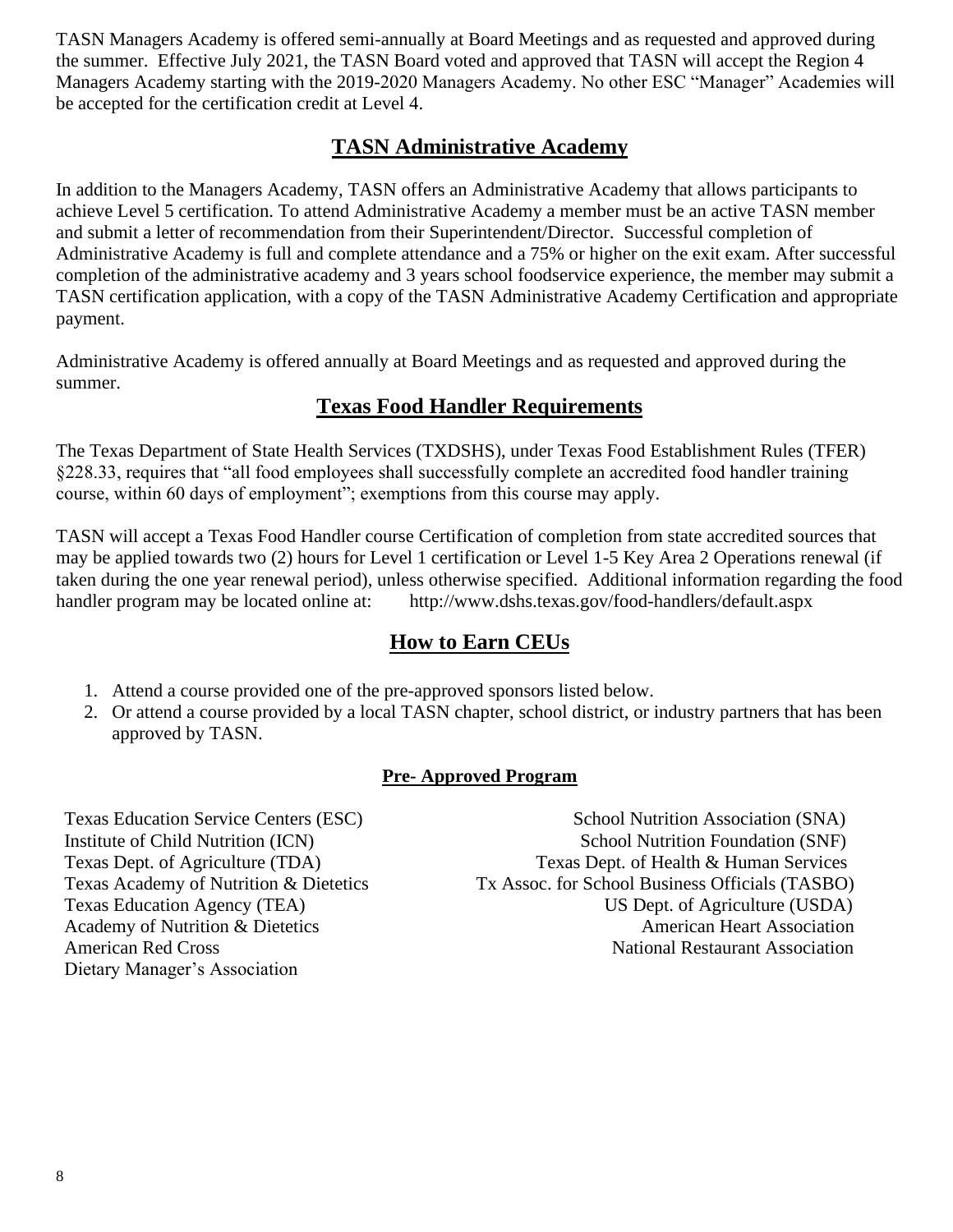### **COURSE SPONSOR GUIDELINES**

Courses provided by a local TASN chapter, school district, or industry partner requires pre-approval for TASN continuing education credits. A *REQUEST FOR APPROVAL OF CERTIFICATION TRAINING* form must be submitted with these two considerations:

- 1. Course Content
- 2. Course Instructor

## **Request for Approval of Certification Training Course Content Guidelines**

- All training sponsor applicants must complete the course approval form for each class offered.
- If you are requesting approval for multiple courses, please use the attached spreadsheet.
- If the course is part of a workshop, the approval form must be sent in at least 45 days in advance.
- If course content materials that are being used are already TASN approved, please complete Part 1 of the approval form and submit to TASN at least 45 days prior to scheduled training.
- Pre-approved course content materials are content materials provided by one of the PRE-APPROVED PROGRAMS on page 7.
- If the course content materials that are being used have not been approved by TASN, please complete Part 1 and Part 2 of the approval form and submit to TASN at least 60 days prior to schedule training.
- Course content materials that need to be approved by TASN need to be submitted to TASN via email in PDF or by regular mail. Which will be added to the TASN Curriculum Library.
- If the course is an in-district course (only applies to district-wide employees), the approval form must be sent in at least 30 day in advance.
- Courses must be a minimum of 1hour. If a sponsor would like to teach a course in 15 minute increments these times must be combined on one Certificate to total a minimum of 1 hour.
- Once your course request is approved. TASN will create a Certification template for you that includes the statement: "this class has been approved by TASN." If you choose to use your own course Certification, please submit along with this request. The template should include Professional Standard Code(s), title of course, Instructor's name, date, that it is TASN approved, student name, and number of CEUs.
- If the class is not pre-approved by TASN HQ the class will NOT be considered for TASN Certification or Re-certification.
- Please review the list of Professional Standard Key Area Codes on the TASN website

## **TASN Approved Course Instructor Guidelines**

Instructor must be one of the following:

- SNA or TASN Level 3 or higher & completed a course dealing with training Adult Learners within the previous 5 years. (Recommended Train the Trainer)
- Bachelor's Degree & Resume\*
- Associates Degree + 2 years School Foodservice Experience & Resume\*
- 5 years' experience in the Key Training Area assigned to teach & Resume\*
- 5 years' experience training/presenting to groups & Resume\*

\*Training, presenting to adult groups, and subject matter expert, should be evidenced on submitted resume. (Resume is required).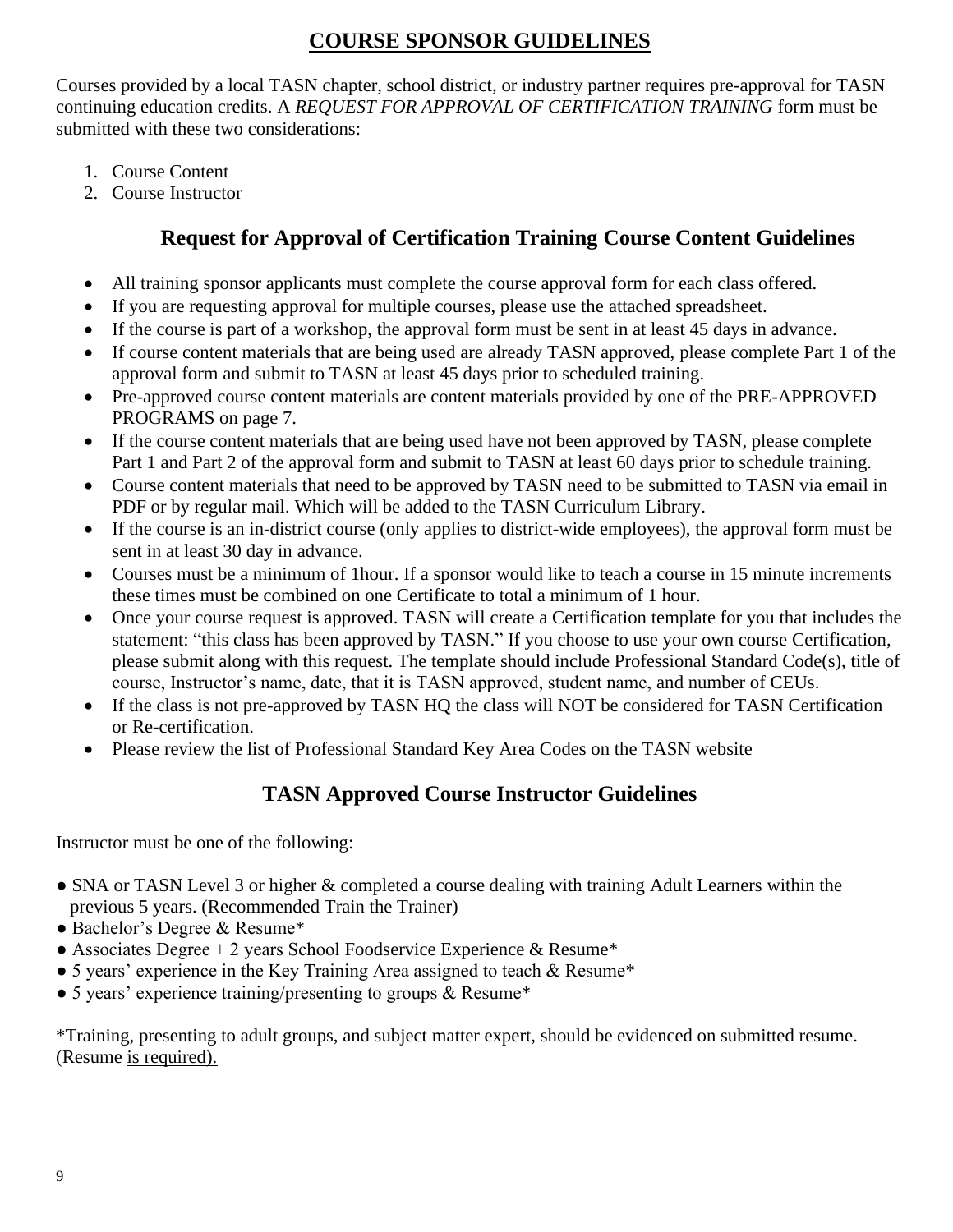### **FEES**

Fees for processing certification and renewal applications are set by the TASN Board and are subject to review as needed. The amount is published in the TASNews and online and is printed on the application form.

If an applicant applies for certification or renewal and does not meet the requirements, the fee is not refunded. However, a credit will be extended for one year from the date of receipt at TASN Headquarters Office.

### **CERTIFICATION RENEWAL GUIDELINES**

Renewal Certifications are issued annually. As a courtesy, a notice of expiration is mailed to members, district, or to designated address 60 days prior to expiration. It is, however, the responsibility of the member to keep track of the expiration date and to keep TASN updated with the current mailing addresses. The individual must complete a current application form and submit it with the appropriate fee(s) to the TASN office prior to the expiration date shown on the Certification.

There is a grace period of 90 days from the expiration date for the member to re-certify. If the member does not apply to re-certify for their current level within the 90 day grace period they will be required to re-start the certification program. A member may not re-certify greater than 120 days prior to their expiration date.

## **Maintaining Your Certification**

- Your TASN Certification is valid for one year. Two months before your Certification is due to expire, TASN will mail you a renewal form. It is your responsibility to renew on time to avoid your Certification expiring.
- To keep your Certification current, you must obtain CEUs within your annual Certification period and pay your yearly renewal fee.
- Each individual is responsible for maintaining and keeping records of CEUs earned and the Key Topic Area.
- TASN will check proof of CEUs via a random audit. Only those chosen for the audit will be required to send in documentation of CEUs earned. If you are selected for an audit, a notification to send CEU documentation to TASN will be included in your annual renewal notice.
- Submit your annual renewal fee with the renewal form to TASN at least four weeks prior to expiring.
- After TASN reviews and approves your Certification renewal, you will receive notification of approval. Please allow 2-3 weeks for your renewal to be processed.
- If your renewal form is incomplete, you will receive a letter explaining what is required to maintain your Certification.
- When taking courses, it is the member's responsibility to make certain that the course counts at the level the member is working towards and applies to the USDA professional standards. Contact TASN headquarters for course questions.
- Each course certificate may only be used once per level for certification or renewal.
- All course certificates expire after 5 years, unless they are college credit (transcript) courses.
- Course certificates may not be used for certification or renewal after they have expired.
- Please submit all certificates for the level in which you are applying for in the same envelope or fax.
- Payment will not be collected via phone or email for confidentiality purposes.
- All required course hours must be attended in order to receive a certificate of completion, partial credit will NOT be given. If a member needs to miss class time due to an illness or family/personal emergency, a letter written by the member must be submitted to the Headquarters office to receive credit for time attended.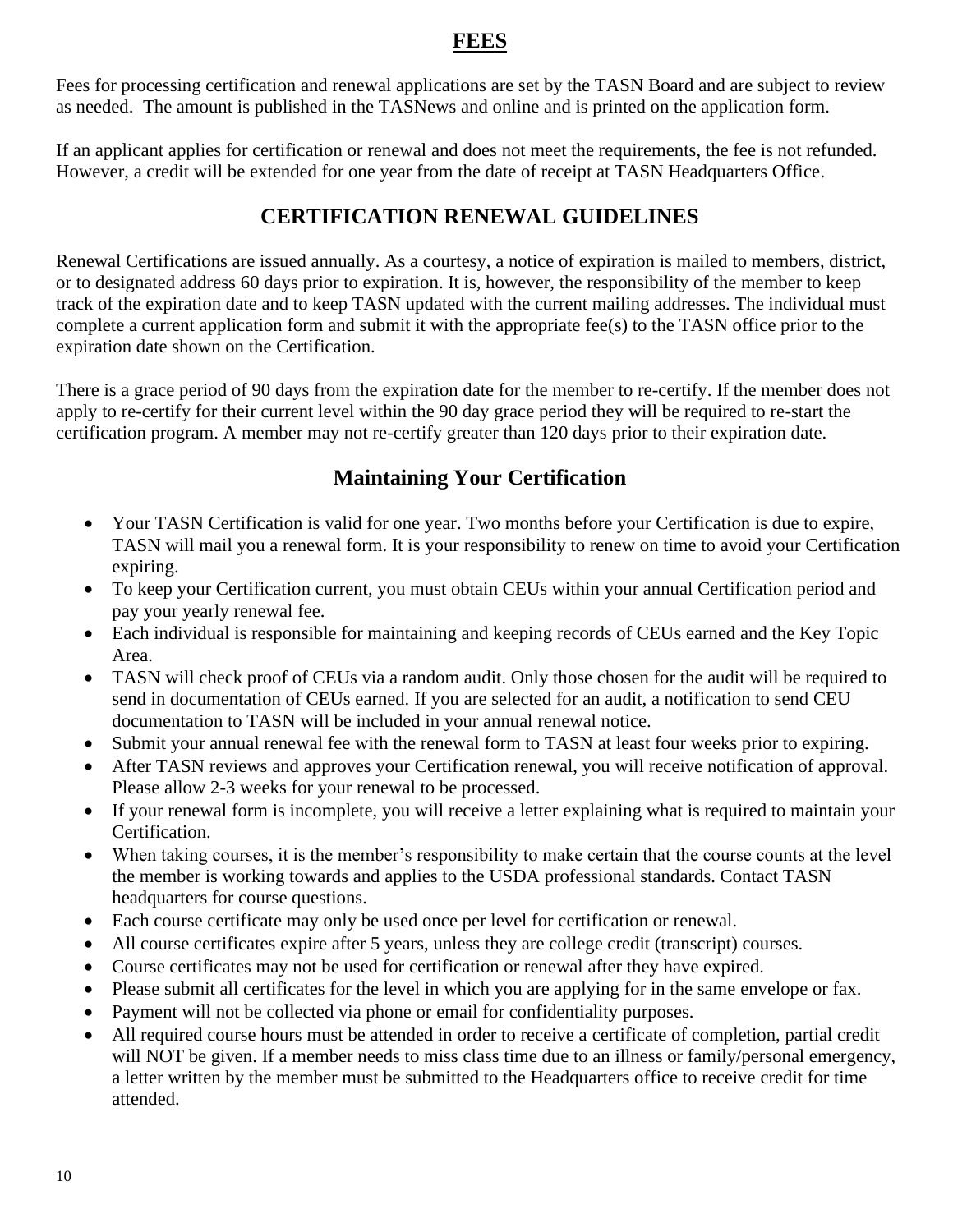There is a grace period of 90 days from the certification/renewal expiration date for the member to certify for the next level or renew at the same level. If the member does not apply to certify for the next level or renew for their current level within the 90 day grace period they will be required to re-start the certification program with Level 1.

#### **Audit Information at Renewal**

TASN will check proof of CEUs via a random audit. Only those renewals chosen for the audit will be required to send in documentation of CEUs earned. If you are selected for an audit, notification to send CEU documentation to TASN will be included in your annual renewal notice.

You should ALWAYS keep a file of all training documentation in the event you are randomly selected for an audit.

**NOTE: Certification in Texas Association for School Nutrition (TASN) is valid for a one-year period.** To keep your Certification current, you must obtain CEUs within your annual certification period and pay your annual renewal fee.

#### **Professional Standards Key Area List**

**Full List: [https://fns-prod.azureedge.net/sites/default/files/cn/ps\\_learningobjectives.pdf](https://fns-prod.azureedge.net/sites/default/files/cn/ps_learningobjectives.pdf)**

| <b>KEY AREAS</b>                                     | <b>TRAINING TOPICS</b>                                                       |
|------------------------------------------------------|------------------------------------------------------------------------------|
| <b>NUTRITION - 1000</b>                              | Menu Planning (1100)                                                         |
|                                                      | Nutrition Education (1200)                                                   |
|                                                      | <b>General Nutrition (1300)</b>                                              |
| <b>OPERATIONS - 2000</b>                             | Food Production (2100)                                                       |
|                                                      | Serving Food (2200)                                                          |
|                                                      | Cashier and Point of Service (2300)                                          |
|                                                      | Purchasing/Procurement (2400)                                                |
|                                                      | Receiving and Storage (2500)                                                 |
|                                                      | Food Safety and Hazard Analysis and Critical<br>Control Point (HACCP) (2600) |
|                                                      | Free and Reduced-Price Meal Benefits (3100)                                  |
| <b>ADMINISTRATION - 3000</b>                         | Program Management (3200)                                                    |
|                                                      | Financial Management (3300)                                                  |
|                                                      | Human Resources and Staff Training (3400)                                    |
|                                                      | Facilities and Equipment Planning (3500)                                     |
| <b>COMMUNICATIONS AND</b><br><b>MARKETING - 4000</b> | Communications and Marketing (4100)                                          |

#### **TRAINING TOPICS BY KEY AREAS**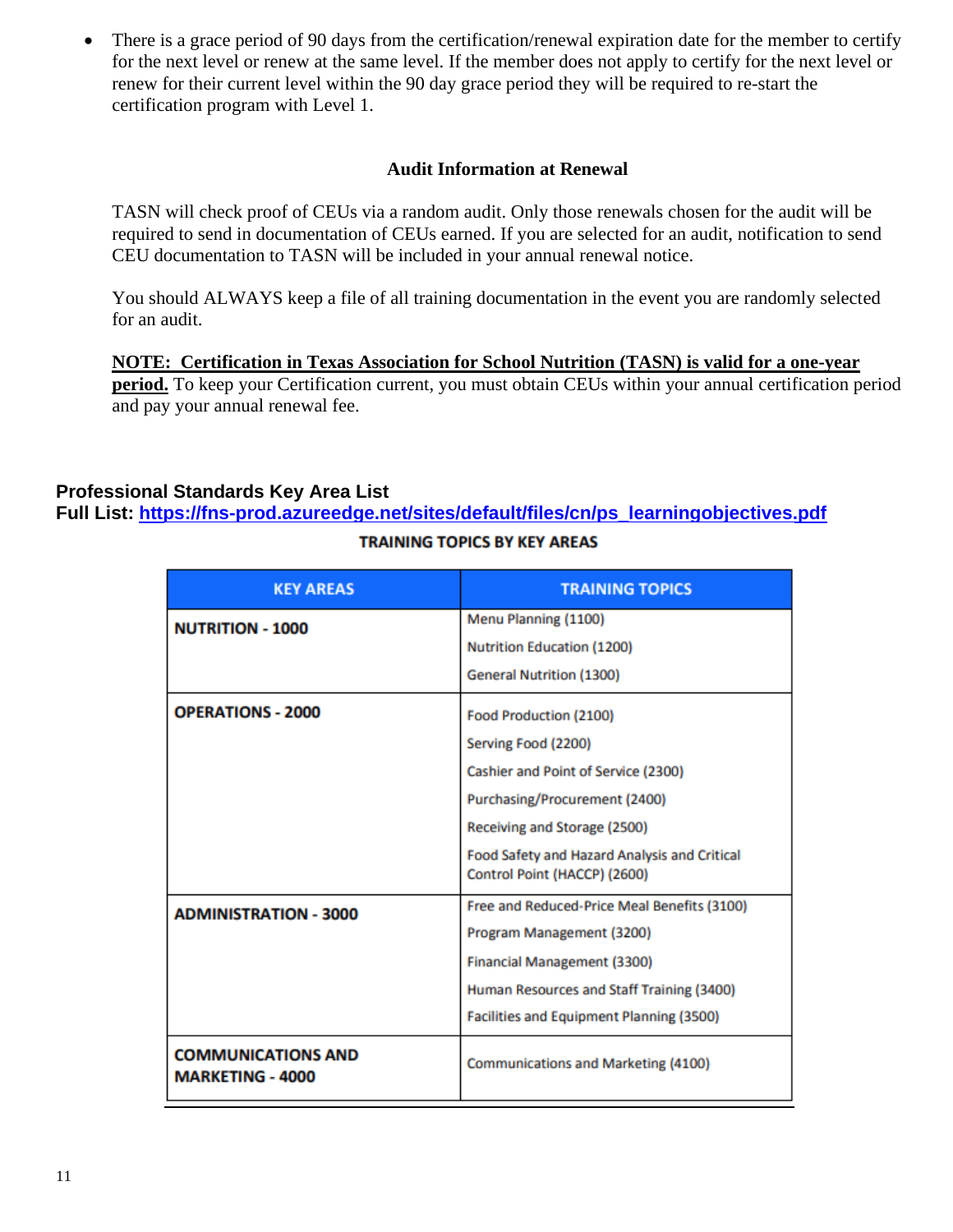**Texas Association for School Nutrition**

**5910 Courtyard Drive # 230 Austin, TX 78731**

**Toll Free: 800-444-5189 Fax: 512-371-0125**

**Email: info@tasn.net**

## **CERTIFICATION APPLICATION**

**\$ 20 per level**

**If applying for multiple levels, please include appropriate amount.**

**\*Please note: Your TASN membership and certification are good for one year.** 

**You must renew your membership and certification each year for your certification to remain in active (approved) status.** 

**Membership must be renewed within 30 days of the expiration.**

|                   |                         |                                                   | INFORMATION: Please print all information and sign the completed application                         |              |                            |                             |  |                                                                                                                                                                                                                                                                                                                                                                                                                                                                                                                         |
|-------------------|-------------------------|---------------------------------------------------|------------------------------------------------------------------------------------------------------|--------------|----------------------------|-----------------------------|--|-------------------------------------------------------------------------------------------------------------------------------------------------------------------------------------------------------------------------------------------------------------------------------------------------------------------------------------------------------------------------------------------------------------------------------------------------------------------------------------------------------------------------|
| Name              |                         |                                                   |                                                                                                      |              |                            |                             |  | TASN Membership #_______________Certification #____________                                                                                                                                                                                                                                                                                                                                                                                                                                                             |
|                   | <b>School District</b>  |                                                   |                                                                                                      |              |                            |                             |  |                                                                                                                                                                                                                                                                                                                                                                                                                                                                                                                         |
| Address           |                         |                                                   |                                                                                                      |              | City                       |                             |  |                                                                                                                                                                                                                                                                                                                                                                                                                                                                                                                         |
| Telephone         |                         | Home                                              |                                                                                                      |              | Work                       |                             |  |                                                                                                                                                                                                                                                                                                                                                                                                                                                                                                                         |
| Email             |                         |                                                   |                                                                                                      |              | Fax                        |                             |  |                                                                                                                                                                                                                                                                                                                                                                                                                                                                                                                         |
|                   |                         |                                                   |                                                                                                      |              |                            |                             |  |                                                                                                                                                                                                                                                                                                                                                                                                                                                                                                                         |
| <b>EXPERIENCE</b> |                         |                                                   |                                                                                                      |              |                            |                             |  |                                                                                                                                                                                                                                                                                                                                                                                                                                                                                                                         |
|                   | Check present job title |                                                   |                                                                                                      |              |                            | # of years in each position |  |                                                                                                                                                                                                                                                                                                                                                                                                                                                                                                                         |
|                   |                         | Specialist/Helper/Cashier                         |                                                                                                      |              |                            |                             |  |                                                                                                                                                                                                                                                                                                                                                                                                                                                                                                                         |
|                   |                         | Manager/Asst. Manager/Trainee                     |                                                                                                      |              |                            |                             |  |                                                                                                                                                                                                                                                                                                                                                                                                                                                                                                                         |
|                   |                         | Supervisor/Director/Administrator                 |                                                                                                      |              |                            |                             |  |                                                                                                                                                                                                                                                                                                                                                                                                                                                                                                                         |
|                   |                         |                                                   | Total years of experience in school foodservice                                                      |              |                            |                             |  |                                                                                                                                                                                                                                                                                                                                                                                                                                                                                                                         |
|                   |                         |                                                   |                                                                                                      |              |                            |                             |  |                                                                                                                                                                                                                                                                                                                                                                                                                                                                                                                         |
|                   | <b>FORMAL EDUCATION</b> |                                                   |                                                                                                      |              |                            |                             |  |                                                                                                                                                                                                                                                                                                                                                                                                                                                                                                                         |
|                   |                         | Check highest level completed:                    |                                                                                                      |              |                            |                             |  |                                                                                                                                                                                                                                                                                                                                                                                                                                                                                                                         |
|                   |                         | Below High School Level                           |                                                                                                      |              | GED or High School Diploma |                             |  |                                                                                                                                                                                                                                                                                                                                                                                                                                                                                                                         |
|                   |                         |                                                   | Certification of Credit (or 20-30 college hours toward a degree plan in a foodservice related field) |              |                            |                             |  |                                                                                                                                                                                                                                                                                                                                                                                                                                                                                                                         |
|                   |                         | Associate Degree                                  | Bachelor's Degree                                                                                    | $\mathbf{1}$ | Master's Degree            |                             |  |                                                                                                                                                                                                                                                                                                                                                                                                                                                                                                                         |
|                   |                         |                                                   |                                                                                                      |              |                            |                             |  |                                                                                                                                                                                                                                                                                                                                                                                                                                                                                                                         |
|                   | <b>CERTIFICATION</b>    |                                                   |                                                                                                      |              |                            |                             |  |                                                                                                                                                                                                                                                                                                                                                                                                                                                                                                                         |
|                   |                         | Last Certification Level Last Certification Level |                                                                                                      |              |                            |                             |  | \$20 per Level                                                                                                                                                                                                                                                                                                                                                                                                                                                                                                          |
|                   |                         |                                                   | (Please attach copies of your Certifications for the level that you are applying for.)               |              |                            |                             |  |                                                                                                                                                                                                                                                                                                                                                                                                                                                                                                                         |
|                   |                         |                                                   | Indicate below which level of certification for which you are applying:                              |              |                            |                             |  |                                                                                                                                                                                                                                                                                                                                                                                                                                                                                                                         |
|                   | Level 1                 | $\overline{\phantom{0}}$                          | Level 2                                                                                              |              | Level 3                    | Level 4                     |  | Level 5                                                                                                                                                                                                                                                                                                                                                                                                                                                                                                                 |
|                   |                         |                                                   |                                                                                                      |              |                            |                             |  | I, the undersigned, verify the accuracy of the information contained in this application. Furthermore, I understand that any Certification issued by TASN which is based<br>upon information found to be false will be revoked and the person to whom the Certification was issued will be subject to denial of any other Certification issued by<br>TASN. I hereby give permission to release information regarding certification records to the authorized representative of the school district where I am employed. |
|                   | Signature of Applicant  |                                                   |                                                                                                      |              | Title                      |                             |  | Date                                                                                                                                                                                                                                                                                                                                                                                                                                                                                                                    |
|                   |                         |                                                   |                                                                                                      |              |                            |                             |  |                                                                                                                                                                                                                                                                                                                                                                                                                                                                                                                         |
|                   |                         | <b>Payment Information:</b>                       |                                                                                                      |              |                            |                             |  |                                                                                                                                                                                                                                                                                                                                                                                                                                                                                                                         |
|                   |                         |                                                   | Discover ____ Visa _____ Master Card _____ Amex ____ Credit Card or Check # ___________              |              |                            |                             |  |                                                                                                                                                                                                                                                                                                                                                                                                                                                                                                                         |
|                   |                         |                                                   |                                                                                                      |              |                            |                             |  | Security Code (On back of card) ___________ Expiration Date _____________ Total Amount Enclosed/Charged: ___________                                                                                                                                                                                                                                                                                                                                                                                                    |
|                   |                         |                                                   |                                                                                                      |              |                            |                             |  |                                                                                                                                                                                                                                                                                                                                                                                                                                                                                                                         |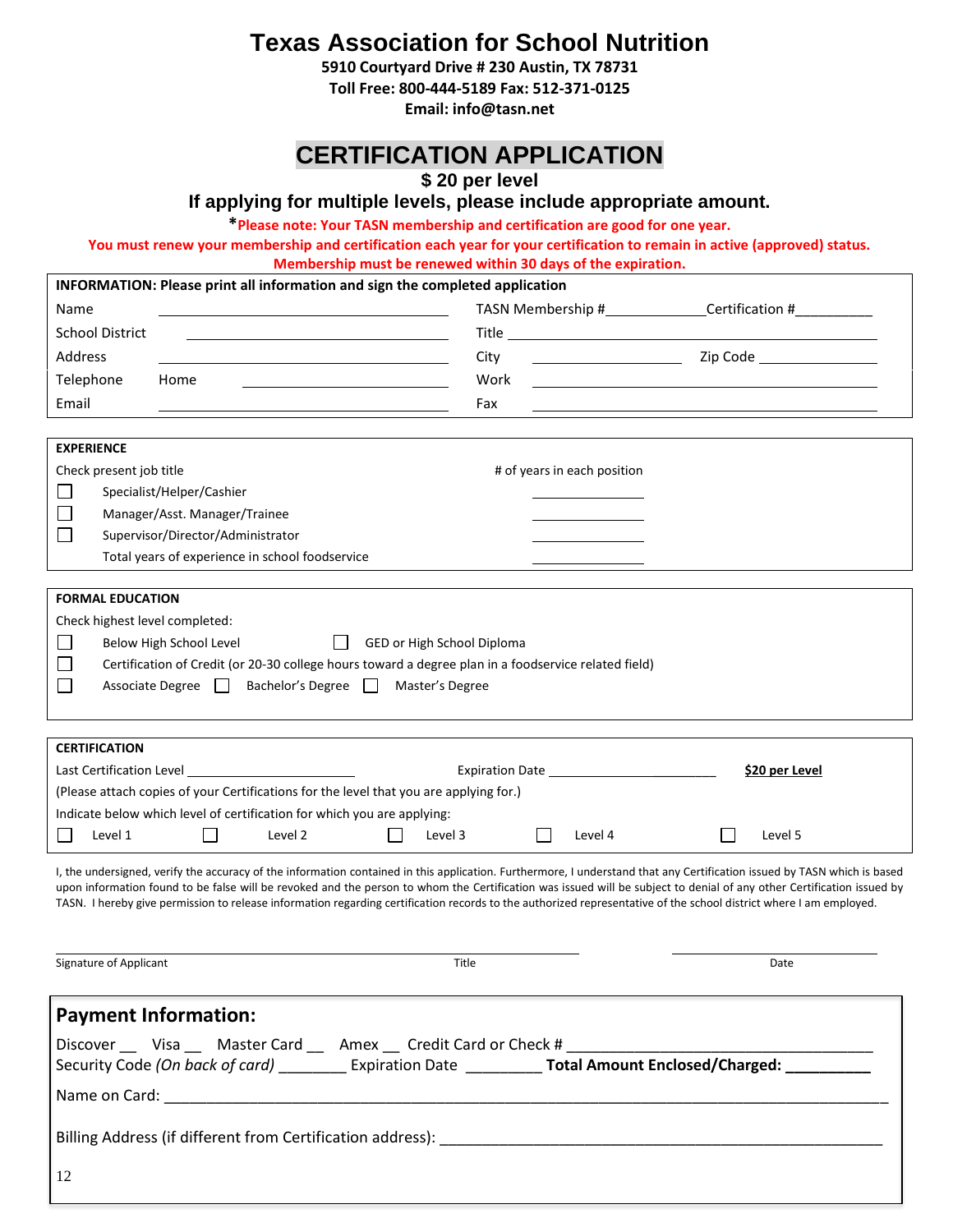## **Texas Association for School Nutrition**

**5910 Courtyard Drive # 230 Austin, TX 78731 Toll Free: 800-444-5189 Fax: 512-371-0125 Email: info@tasn.net**

## **CERTIFICATION RENEWAL APPLICATION**

## Applicant must be a current TASN member in order to become re-certified. The fee for renewal is \$10.00 annually.

| <b>INFORMATION</b>                                                                                                                                                                                                             |                                                           |                                                                                                                                                                                                                                      |
|--------------------------------------------------------------------------------------------------------------------------------------------------------------------------------------------------------------------------------|-----------------------------------------------------------|--------------------------------------------------------------------------------------------------------------------------------------------------------------------------------------------------------------------------------------|
| Name                                                                                                                                                                                                                           | TASN Membership #                                         | Certification #                                                                                                                                                                                                                      |
| <b>School District</b>                                                                                                                                                                                                         |                                                           |                                                                                                                                                                                                                                      |
| Address                                                                                                                                                                                                                        | City<br><u> 1989 - John Stein, amerikansk politiker (</u> | Zip Code and the control of the control of the control of the control of the control of the control of the con                                                                                                                       |
| Telephone<br>Home                                                                                                                                                                                                              | Work                                                      | <u> 1989 - Jan Stern Stern Stern Stern Stern Stern Stern Stern Stern Stern Stern Stern Stern Stern Stern Stern Stern Stern Stern Stern Stern Stern Stern Stern Stern Stern Stern Stern Stern Stern Stern Stern Stern Stern Stern</u> |
| Email                                                                                                                                                                                                                          | Fax                                                       |                                                                                                                                                                                                                                      |
| Last Certification Date and the control of the control of the control of the control of the control of the control of the control of the control of the control of the control of the control of the control of the control of |                                                           |                                                                                                                                                                                                                                      |
|                                                                                                                                                                                                                                |                                                           |                                                                                                                                                                                                                                      |

I, the undersigned, **verify the accuracy of the information contained in this application and that all continuing education credits required for renewal at this level have been completed and maintained**. Furthermore, I understand that any Certification issued by TASN which is based upon information found to be false will be revoked and the person to whom the Certification was issued will be subject to denial of any other Certification issued by TASN. I hereby give permission to release information regarding certification records to the authorized representative of the school district where I am employed.

| Signature of Applicant                                                 | Title                                              | Date |  |
|------------------------------------------------------------------------|----------------------------------------------------|------|--|
|                                                                        |                                                    |      |  |
| <b>Payment Information: TASN USE ONLY</b>                              |                                                    |      |  |
|                                                                        | Discover Visa Master Card AmEx Credit Card/Check # |      |  |
| Security Code (On back of card) <b>Security</b> Code (On back of card) |                                                    |      |  |
| Total Amount Enclosed/Charged: _______________________                 |                                                    |      |  |
|                                                                        |                                                    |      |  |
| Billing Address (if different from above address):                     |                                                    |      |  |
|                                                                        |                                                    |      |  |
|                                                                        |                                                    |      |  |
|                                                                        |                                                    |      |  |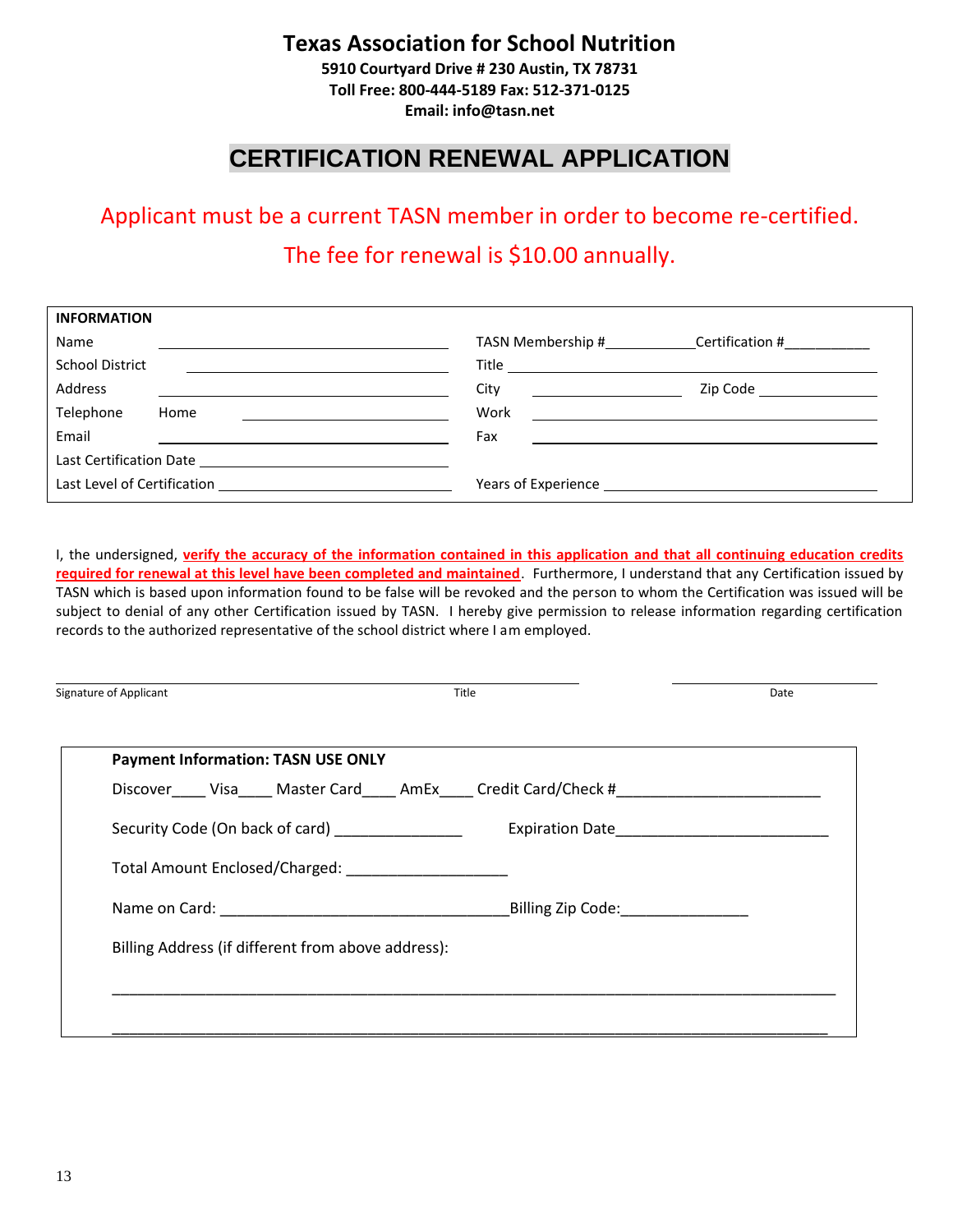### **Texas Association for School Nutrition**

**5910 Courtyard Drive # 230 Austin, TX 78731 Toll Free: 800-444-5189 Fax: 512-371-0125 Email: info@tasn.net**

## **REQUEST FOR APPROVAL OF CERTIFICATION TRAINING**

All training applicants must complete this form for **each** class offered. If you are requesting approval for multiple courses, please use the attached spreadsheet**.**

If the course materials that are being used have **not** been approved by TASN, please complete Part 1 and Part 2 and submit to TASN at least **60 days prior to schedule training**.

If course materials that are being used are already TASN approved, please complete Part 1 and submit to TASN at least **45 days prior to scheduled training**. If the course is an in-district course (only applies to district-wide employees), the approval form must be sent in at least **30 day in advance.**

Materials that need to be approved by TASN need to be submitted to TASN via email in PDF or by regular mail.

Courses must be a minimum of 1 hour. If a sponsor would like to teach a course in smaller increments these times must be combined on one Certification to total a minimum of 1 hour.

Once your course request is approved. TASN will create a Certification template for you that includes the statement: "this class has been approved by TASN". **If you choose to use your own course Certification, submit along with this request. The template should include: Professional Standard Code(s), title of course, Instructors name, date, student name, number of CEU's.** 

*If class is not pre-approved by TASN Headquarters the class will NOT be considered for TASN Certification or Renewal. (***Please review the list of Professional Standard Codes and TASN Levels on the TASN website at** <http://www.tasn.net/certification-overview>**)**

## **PART 1**

|                                     | Contact Name                                           |                                                                                                                                                                                                                                      |                                    |
|-------------------------------------|--------------------------------------------------------|--------------------------------------------------------------------------------------------------------------------------------------------------------------------------------------------------------------------------------------|------------------------------------|
|                                     |                                                        |                                                                                                                                                                                                                                      |                                    |
|                                     |                                                        | Address <b>Management Community and Community</b> and Community and Community and Community and Community and Community                                                                                                              |                                    |
|                                     |                                                        |                                                                                                                                                                                                                                      |                                    |
|                                     |                                                        |                                                                                                                                                                                                                                      |                                    |
| <b>TRAINING INFORMATION</b>         |                                                        |                                                                                                                                                                                                                                      |                                    |
|                                     |                                                        |                                                                                                                                                                                                                                      |                                    |
| TASN Level: _______________________ |                                                        |                                                                                                                                                                                                                                      | Open Workshop<br>Management Spence |
|                                     |                                                        |                                                                                                                                                                                                                                      |                                    |
|                                     |                                                        | Date(s) of Class: <u>example and control and control and control and control and control and control and control and control and control and control and control and control and control and control and control and control and</u> |                                    |
|                                     |                                                        |                                                                                                                                                                                                                                      |                                    |
|                                     | <b>Actual Certification Hours per scheduled dates:</b> |                                                                                                                                                                                                                                      |                                    |
|                                     | Course Code Time Class Starts and Ends                 |                                                                                                                                                                                                                                      | <b>Total Hours</b>                 |
|                                     | PS Code: From From                                     |                                                                                                                                                                                                                                      | Total Hours per class              |
|                                     |                                                        |                                                                                                                                                                                                                                      | Total Hours per class              |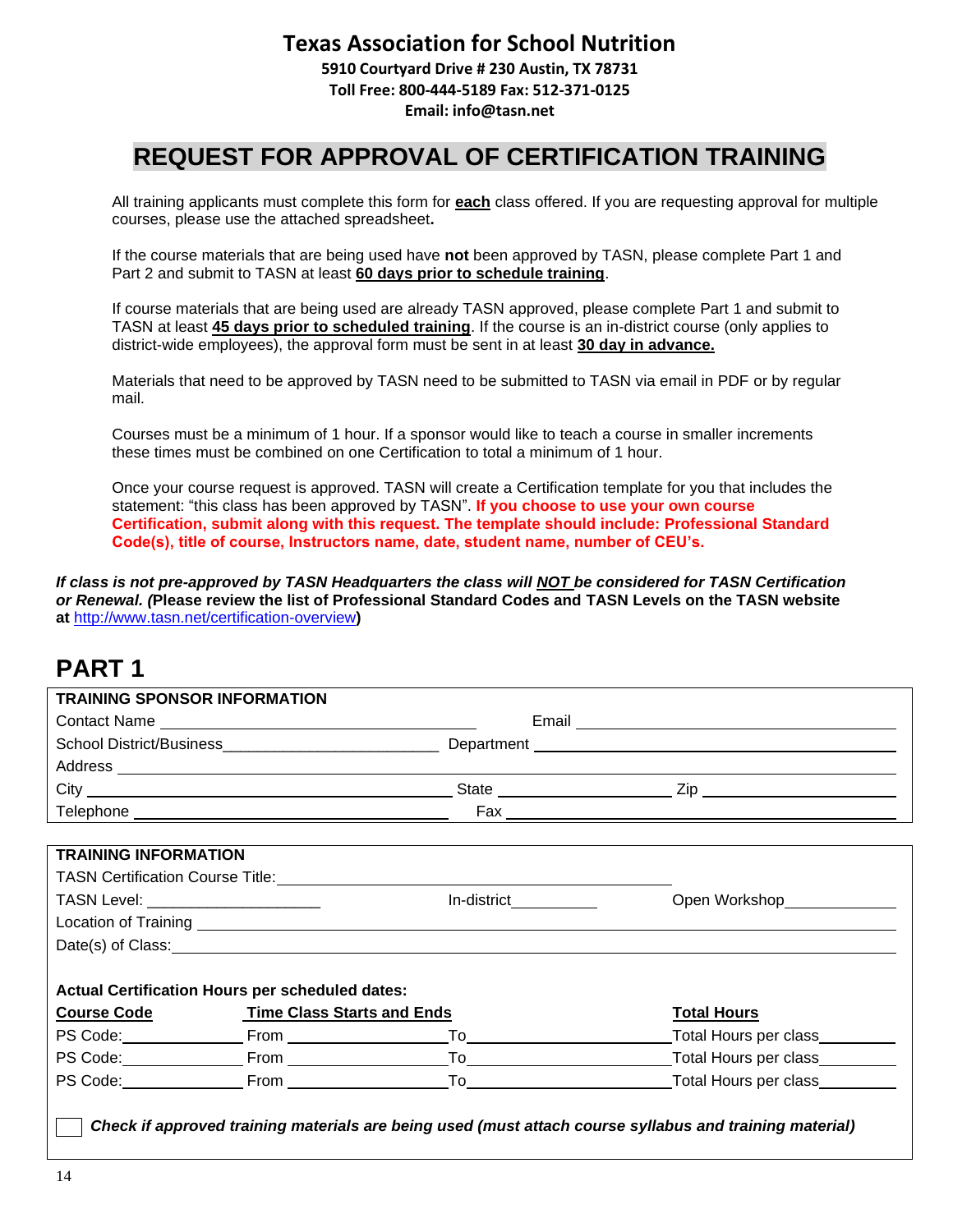## **PART 2**

| <b>PROGRAM INFORMATION</b>                                                                                                             |                                                               | Training Objectives (must attach course syllabus and all training materials)                                                                                                                                                                                         | Total Hours__________________                                                                                |
|----------------------------------------------------------------------------------------------------------------------------------------|---------------------------------------------------------------|----------------------------------------------------------------------------------------------------------------------------------------------------------------------------------------------------------------------------------------------------------------------|--------------------------------------------------------------------------------------------------------------|
|                                                                                                                                        |                                                               |                                                                                                                                                                                                                                                                      |                                                                                                              |
|                                                                                                                                        |                                                               |                                                                                                                                                                                                                                                                      |                                                                                                              |
|                                                                                                                                        |                                                               |                                                                                                                                                                                                                                                                      |                                                                                                              |
|                                                                                                                                        |                                                               |                                                                                                                                                                                                                                                                      |                                                                                                              |
|                                                                                                                                        |                                                               |                                                                                                                                                                                                                                                                      |                                                                                                              |
| <b>Signature of Training Sponsor</b>                                                                                                   |                                                               |                                                                                                                                                                                                                                                                      | Date                                                                                                         |
| Instructor must be one of the following:<br>5 years. (Recommended Train the Trainer)<br>· Bachelor's Degree & Resume*<br>is required). | • 5 years' experience training/presenting to groups & Resume* | • SNA or TASN Level 3 or higher & completed a course dealing with training Adult Learners within the previous<br>• Associates Degree + 2 years School Foodservice Experience & Resume*<br>• 5 years' experience in the Key Training Area assigned to teach & Resume* | *Training, presenting to groups, and subject matter expert, should be evidenced on submitted resume. (Resume |
| <b>INSTRUCTOR</b>                                                                                                                      |                                                               |                                                                                                                                                                                                                                                                      |                                                                                                              |
| Only the approved material may be taught.                                                                                              |                                                               |                                                                                                                                                                                                                                                                      |                                                                                                              |
|                                                                                                                                        |                                                               | Name <b>Mame Solution Contract Contract Contract Contract Contract Contract Contract Contract Contract Contract Contract Contract Contract Contract Contract Contract Contract Contract Contract Contract Contract Contract Cont</b>                                 |                                                                                                              |
|                                                                                                                                        |                                                               |                                                                                                                                                                                                                                                                      |                                                                                                              |
|                                                                                                                                        |                                                               |                                                                                                                                                                                                                                                                      |                                                                                                              |
|                                                                                                                                        |                                                               | Credentials if not TASN member/certified<br>                                                                                                                                                                                                                         |                                                                                                              |
|                                                                                                                                        |                                                               | Check if TASN Train the Trainer certified or other Adult Learner Certification (SNA or TASN Level 3 or higher)                                                                                                                                                       |                                                                                                              |
|                                                                                                                                        | Check if unofficial transcript or resume is included          |                                                                                                                                                                                                                                                                      |                                                                                                              |
|                                                                                                                                        | Check if unofficial transcript or resume is on file           |                                                                                                                                                                                                                                                                      |                                                                                                              |
|                                                                                                                                        |                                                               | *After course is completed, send copy of Course Sign-in Sheets and Evaluations to TASN Headquarters.                                                                                                                                                                 |                                                                                                              |
| <b>FOR TASN USE ONLY</b>                                                                                                               |                                                               | (Approved or Unapproved application will be sent to district prior to the class date.<br>A Certification template will be attached for hosting district or ESC to prepare for each participant)                                                                      |                                                                                                              |
| $\Box$ Approved                                                                                                                        | $\Box$ Not approved                                           | for _____________ hours of Level __________ Certification                                                                                                                                                                                                            |                                                                                                              |
|                                                                                                                                        |                                                               |                                                                                                                                                                                                                                                                      |                                                                                                              |
|                                                                                                                                        |                                                               |                                                                                                                                                                                                                                                                      |                                                                                                              |
|                                                                                                                                        | <b>Signature of Education/Training Specialist</b>             |                                                                                                                                                                                                                                                                      | Date                                                                                                         |